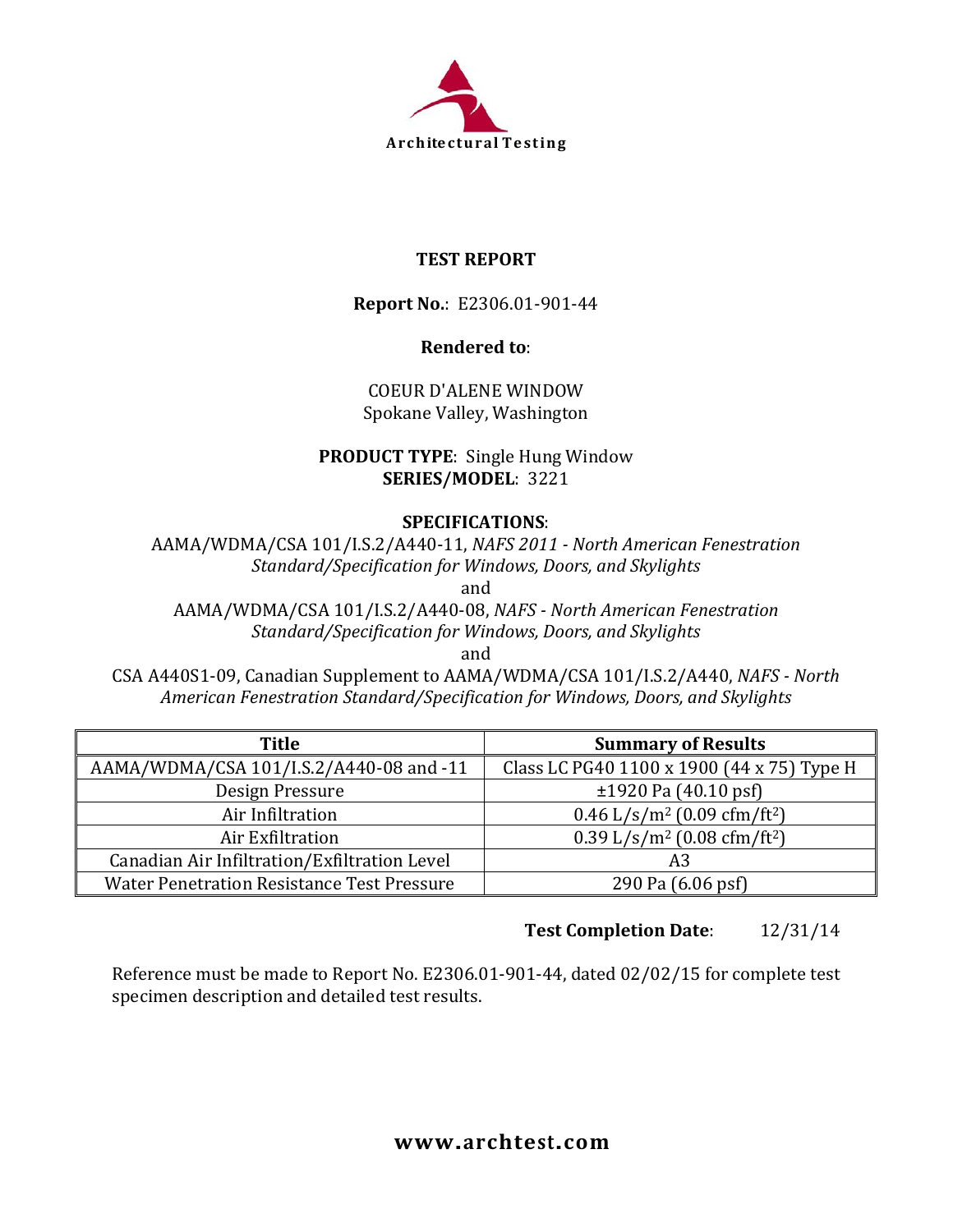

| Coeur d'Alene Window                                                     |
|--------------------------------------------------------------------------|
| 3808 N. Sullivan Road                                                    |
| Spokane Valley, WA 99216                                                 |
| Architectural Testing, Inc.<br>22155 68th Avenue South<br>Kent, WA 98032 |
| 253-395-5656                                                             |
|                                                                          |

#### **3.0 Project Summary**:

- **3.1 Product Type**: Single Hung Window
- **3.2 Series/Model**: 3221
- **3.3 Compliance Statement**: Results obtained are tested values and were secured by using the designated test method(s). The specimens tested successfully met the performance requirements for **Class LC PG40 1100 x 1900 (44 x 75) Type H** rating.
- **3.4 Test Dates**: 12/22/14 12/31/14
- **3.5 Test Record Retention End Date**: All test records for this report will be retained until 12/31/18.
- **3.6 Test Location**: Architectural Testing test facility in Kent, Washington.
- **3.7 Test Specimen Source**: The test specimens were provided by the client. Representative samples of the test specimens will be retained by Architectural Testing for a minimum of four years from the test completion date.
- **3.8 Drawing Reference**: The test specimen drawings have been reviewed by Architectural Testing and are representative of the test specimen reported herein. Test specimen construction was verified by Architectural Testing per the drawings located in the appropriate Appendix. Any deviations are documented herein or on the drawings.

### **3.9 List of Official Observers**:

| Name            | <b>Company</b>              |
|-----------------|-----------------------------|
| Guillermo Silva | Architectural Testing, Inc. |
| Jeffrey Dideon  | Architectural Testing, Inc. |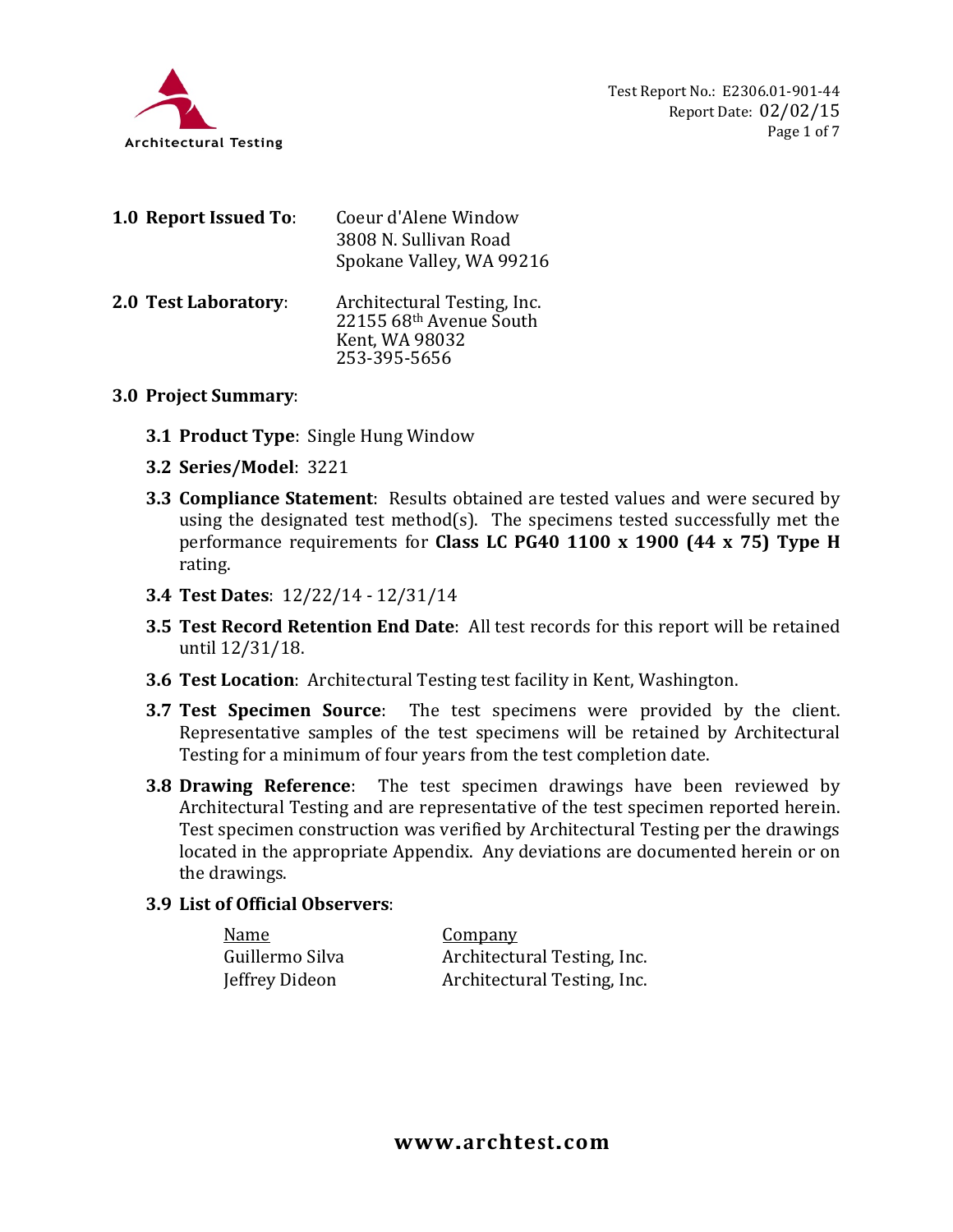

### **4.0 Test Specifications**:

AAMA/WDMA/CSA 101/I.S.2/A440-11, *NAFS 2011 - North American Fenestration Standard/Specification for Windows, Doors, and Skylights*

and

AAMA/WDMA/CSA 101/I.S.2/A440-08, *NAFS - North American Fenestration Standard/Specification for Windows, Doors, and Skylights*

and

CSA A440S1-09, Canadian Supplement to AAMA/WDMA/CSA 101/I.S.2/A440, *NAFS - North American Fenestration Standard/Specification for Windows, Doors, and Skylights*

#### **5.0 Test Specimen Description**:

#### **5.1 Product Sizes**:

| <b>Overall Area:</b>                         |             | Width       | Height      |              |  |
|----------------------------------------------|-------------|-------------|-------------|--------------|--|
| $2.09 \text{ m}^2$<br>$(22.50 \text{ ft}^2)$ | millimeters | inches      | millimeters | inches       |  |
| Overall size                                 | 1100        | $43 - 5/16$ | 1900        | 74-13/16     |  |
| Sash                                         | 1042        | 41          | 963         | $37 - 15/16$ |  |

#### **5.2 Frame Construction**:

| <b>Member</b> | <b>Material</b> | <b>Description</b> |
|---------------|-----------------|--------------------|
| лп            | PVC<br>. C      | White              |

|                           | <b>Joinery Type</b> | <b>Detail</b>                                                                            |
|---------------------------|---------------------|------------------------------------------------------------------------------------------|
| All corners               | Mitered             | Mitered and thermally welded                                                             |
| Meeting<br>rail/interlock | Mechanical          | Each end was coped, butt joined, and secured<br>with two $#8 \times 2"$ gasketed screws. |

#### **5.3 Sash Construction**:

| <b>Member</b> | <b>Material</b> | <b>Description</b> |
|---------------|-----------------|--------------------|
| AII           | PVC             | White              |

|             | <b>Joinery Type</b> | Detail                       |
|-------------|---------------------|------------------------------|
| All corners | Mitered             | Mitered and thermally welded |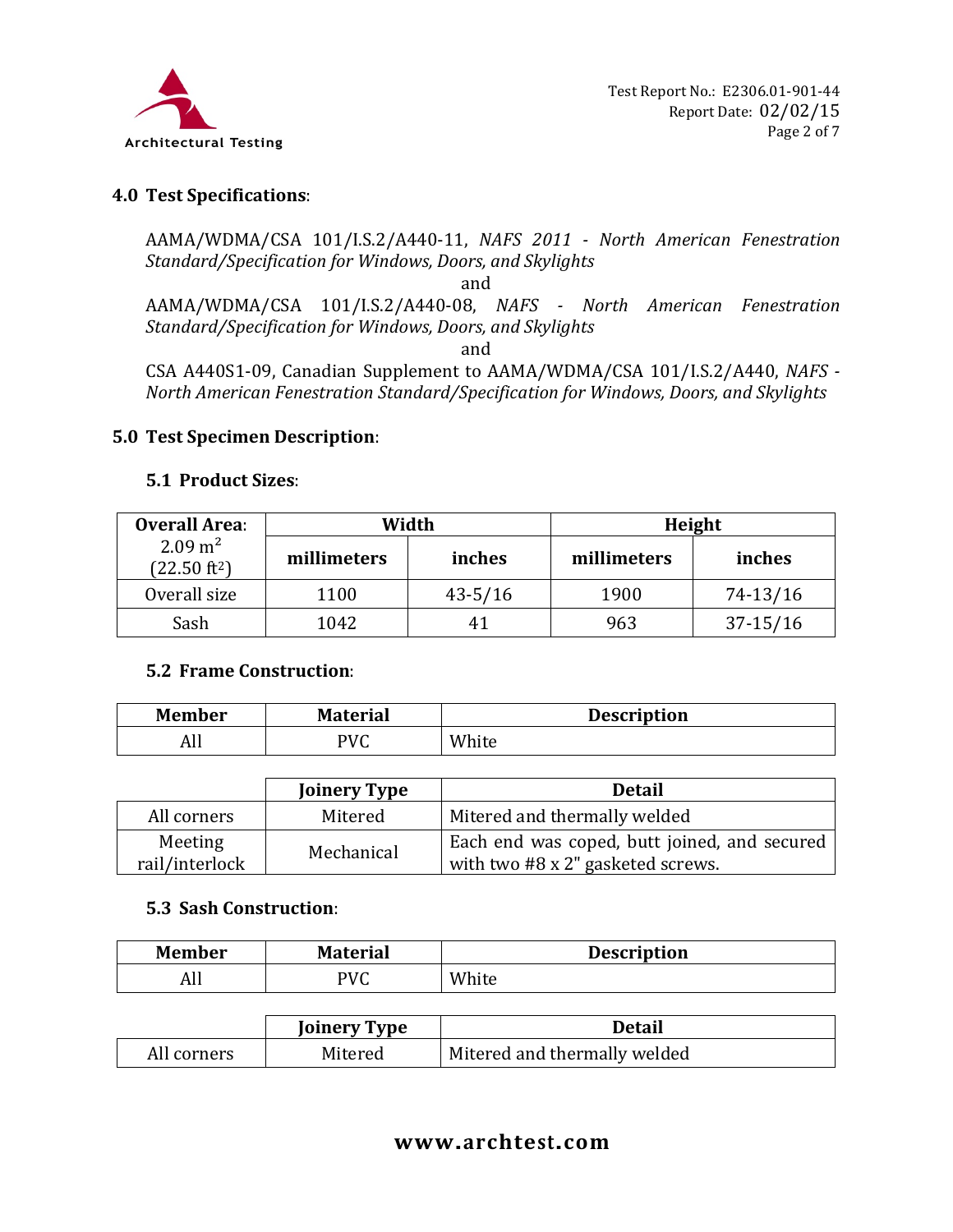

# **5.0 Test Specimen Description:** (Continued)

### **5.4 Weatherstripping**:

| <b>Description</b>                                  | Quantity | Location                     |
|-----------------------------------------------------|----------|------------------------------|
| 5.6 mm (0.220") high pile<br>with single center fin | 1 row    | Sash, full perimeter         |
| 5.6 mm (0.220") high pile<br>with single center fin | 1 row    | Fixed meeting rail/interlock |

**5.5 Glazing**: *No conclusions of any kind regarding the adequacy or inadequacy of the glass in any glazed test specimen(s) can be made.*

| Glass<br><b>Type</b><br><b>Nominal</b> | <b>Spacer Type</b> | <b>Interior</b><br>Lite<br><b>Nominal</b> | <b>Exterior</b><br>Lite<br><b>Nominal</b> | <b>Glazing Method</b>                                       |
|----------------------------------------|--------------------|-------------------------------------------|-------------------------------------------|-------------------------------------------------------------|
| $19 \text{ mm}$<br>(3/4")<br>IG        | Aluminum           | $3 \text{ mm}$<br>(1/8")<br>annealed      | $3 \text{ mm}$<br>(1/8")<br>annealed      | Glazed with 3/8" foam glazing<br>tape and PVC glazing beads |

| <b>Location</b> |          | <b>Daylight Opening</b> |                         |                              |
|-----------------|----------|-------------------------|-------------------------|------------------------------|
|                 | Quantity | millimeters             | inches                  | <b>Glass Bite</b>            |
| Sash            |          | 965 x 878               | $38 \times 34 - 1/2$    | 12.5 mm<br>(1/2")<br>nominal |
| Fixed lite      |          | 1026 x 843              | $40-3/8 \times 33-3/16$ | 12.5 mm<br>(1/2")<br>nominal |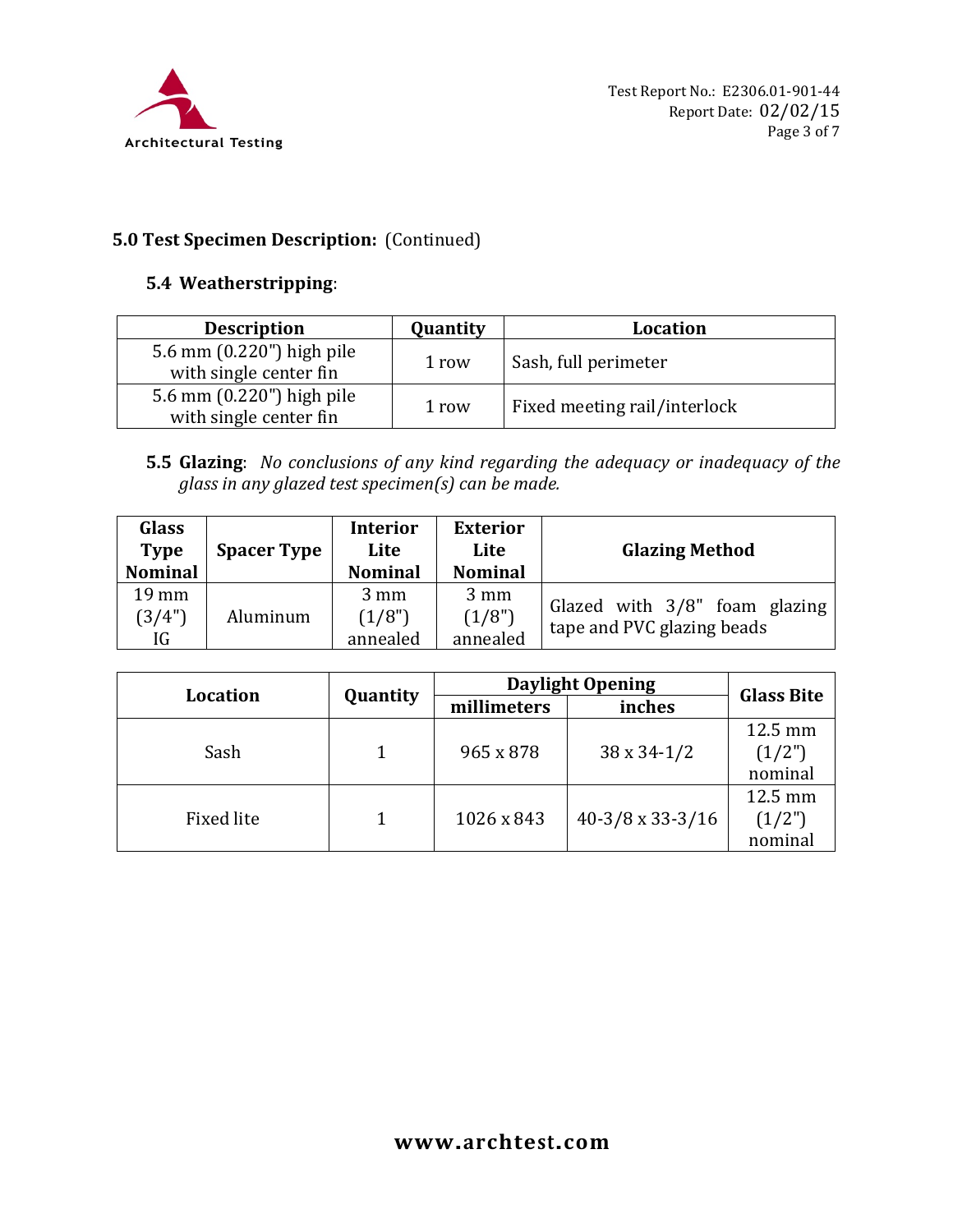

# **5.0 Test Specimen Description:** (Continued)

### **5.6 Drainage**:

| <b>Method</b> | <b>Size</b>                                 | Qty.           | <b>Location</b>                                                                                                               |
|---------------|---------------------------------------------|----------------|-------------------------------------------------------------------------------------------------------------------------------|
| Weep          | 15.9 mm x 4.6 mm<br>$(5/8" \times 3/16")$   | 2              | Sill, sash pocket, approx. 51 mm (2") from<br>the corner, through one wall, (draining into<br>hollow)                         |
| Weep          | 12.2 mm $x$ 6.4 mm<br>$(1/2" \times 5/32")$ | 2              | Sill, screen pocket, approx. 20 mm (3/4")<br>from the corner, through one wall, (draining<br>into hollow)                     |
| Weep          | 23.6 mm x 6.4 mm<br>$(15/16" \times 5/32")$ | $\overline{2}$ | Sill, internal web, at the corner, through one<br>wall, (draining between hollows)                                            |
| Weep          | 12.2 mm $x$ 3.2 mm<br>$(1/2" \times 1/8")$  | $\overline{2}$ | Sill, exterior face, approx. $40 \text{ mm } (1-5/8")$<br>from the corner, through one wall, (draining<br>hollows)            |
| Weep          | 12.2 mm $x$ 6.4 mm<br>(9/32" x 5/32")       | 2              | Sash, bottom rail, glazing pocket, approx. 15<br>mm $(9/16)$ from the corner, through two<br>walls, (draining glazing pocket) |

### **5.7 Hardware**:

| <b>Description</b>                        | Quantity       | Location                                                                                       |
|-------------------------------------------|----------------|------------------------------------------------------------------------------------------------|
| Metal cam lock                            | $\overline{2}$ | Sash, approx. 178 mm (7") from the<br>ends and secured with two #6 x 7/8"<br>screws            |
| Metal keeper                              | $\overline{2}$ | Fixed meeting stiles/interlocks, aligned<br>with lock and secured with two #6 x<br>7/8" screws |
| <b>Block and tackle</b><br>balance system |                | Jamb/sash stile                                                                                |

## **5.8 Reinforcement**:

| <b>Drawing Number</b> | <b>Location</b>              | <b>Material</b> |
|-----------------------|------------------------------|-----------------|
| U2800                 | Sash, meeting rail/interlock | Steel           |
| U3650                 | Fixed meeting rail/interlock | Steel           |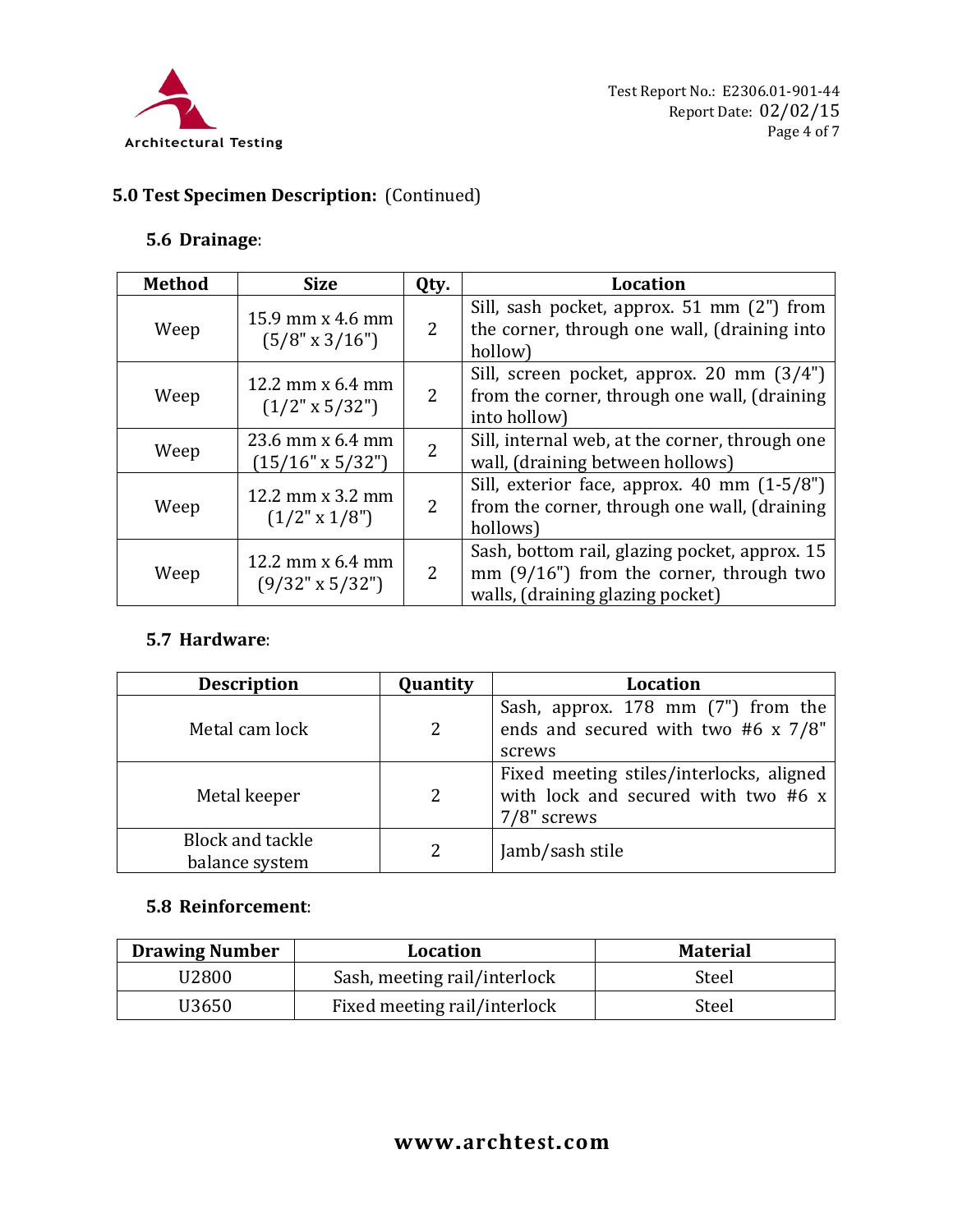

## **6.0 Installation**:

The specimen was installed into a Doug-Fir wood buck. The rough opening allowed for shim space. The exterior perimeter of the window was set with sealant.

| Location       | <b>Anchor Description</b> | <b>Anchor Location</b>                                    |
|----------------|---------------------------|-----------------------------------------------------------|
| Full perimeter | #8 by 1" screws           | 'Approx. 152 mm $(6")$ apart<br>through pre-punched slots |

**7.0 Test Results**: The temperature during testing was 18°C (64°F). The results are tabulated as follows:

| <b>Title of Test</b>                   | <b>Results</b>                   | <b>Allowed</b>                  | <b>Note</b>    |
|----------------------------------------|----------------------------------|---------------------------------|----------------|
|                                        | Initiate motion:                 |                                 |                |
| <b>Operating Force,</b>                | 147 N (33.0 lbf) max.            | Report only                     |                |
|                                        | Maintain motion:                 |                                 |                |
| per ASTM E 2068                        | 156 N (35.0 lbf) max.            | 180 N (40.47 lbf)               |                |
|                                        | Locks:                           |                                 |                |
|                                        | 20 N (4.5 lbf) max.              | 100 N (22.48 lbf)               |                |
| Canadian                               | Initiate motion:                 |                                 |                |
| <b>Operating Force,</b>                | 147 N (33.0 lbf) max.            | 230 N (51.71 lbf)               |                |
| per ASTM E 2068                        | Maintain motion:                 |                                 |                |
| For Cleaning and Maintenance           | 156 N (35.0 lbf) max.            | 200 N (44.96 lbf)               |                |
| Air Leakage,                           |                                  |                                 |                |
| Infiltration per ASTM E 283            | $0.46 \frac{L}{s/m^2}$           | 1.5 $L/s/m^2$                   |                |
| at 75 Pa (1.57 psf)                    | $(0.09 \text{ cfm}/\text{ft}^2)$ | $(0.3 \text{ cfm}/\text{ft}^2)$ | $\mathbf{1}$   |
| Air Leakage,                           |                                  |                                 |                |
| <b>Exfiltration per ASTM E 283</b>     | 0.39 L/s/m <sup>2</sup>          | 1.5 $L/s/m^2$                   |                |
| at 75 Pa (1.57 psf)                    | $(0.08 \text{ cfm}/\text{ft}^2)$ | $(0.3 \text{ cfm}/\text{ft}^2)$ |                |
| <b>Canadian Air</b>                    |                                  | 0.5 L/s/m <sup>2</sup>          |                |
| <b>Infiltration/Exfiltration Level</b> | A3                               | $(0.1 \text{ cfm}/\text{ft}^2)$ |                |
| <b>Water Penetration</b>               | N/A                              | N/A                             | $\overline{2}$ |
| <b>Uniform Load Deflection</b>         | N/A                              | N/A                             | $\overline{2}$ |
| <b>Uniform Load Structural</b>         | N/A                              | N/A                             | $\overline{2}$ |
| <b>Forced Entry Resistance,</b>        |                                  |                                 |                |
| per ASTM F 588,                        |                                  |                                 |                |
| Grade: 20                              | Pass                             | No entry                        |                |
| <b>Forced Entry Resistance,</b>        |                                  |                                 |                |
| per CAWM 301                           | Pass                             | No entry                        |                |
| <b>Thermoplastic Corner Weld</b>       | Pass                             | Meets as stated                 |                |

# **www.archtest.com**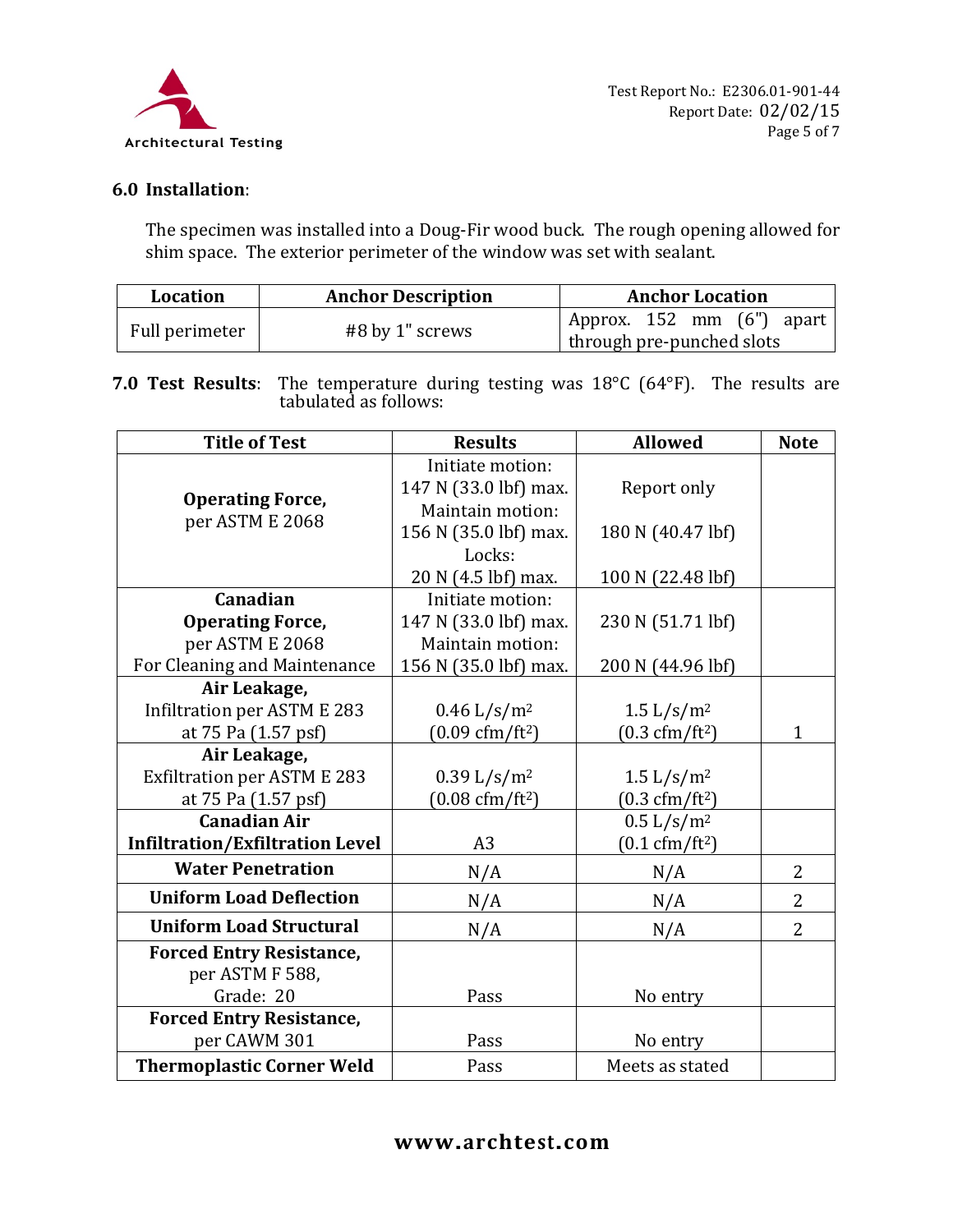

### **7.0 Test Results:** (Continued)

| <b>Title of Test</b>            | <b>Results</b>              | <b>Allowed</b>         | <b>Note</b> |
|---------------------------------|-----------------------------|------------------------|-------------|
| Deglazing,                      |                             |                        |             |
| per ASTM E 987                  |                             |                        |             |
| Operating direction,            |                             |                        |             |
| 320 N (70 lbf)                  | Pass                        | Meets as stated        |             |
| Remaining direction,            |                             |                        |             |
| 230 N (50 lbf)                  | Pass                        | Meets as stated        |             |
|                                 | <b>Optional Performance</b> |                        |             |
| <b>Water Penetration,</b>       |                             |                        |             |
| per ASTM E 547                  |                             |                        |             |
| at 290 Pa (6.06 psf)            | Pass                        | No leakage             | 3           |
| <b>Uniform Load Deflection,</b> |                             |                        |             |
| per ASTM E 330                  |                             |                        |             |
| Deflections taken at meeting    |                             |                        |             |
| rail/interlock                  |                             |                        |             |
| $+1920$ Pa (40.10 psf)          | 5.5 mm $(0.22")$            | Report Only            |             |
| $-1920$ Pa $(40.10$ psf         | 5.3 mm $(0.21")$            | Report Only            | 4, 5, 6     |
| <b>Uniform Load Structural,</b> |                             |                        |             |
| per ASTM E 330                  |                             |                        |             |
| Permanent sets taken at         |                             |                        |             |
| meeting rail/interlock          |                             |                        |             |
| $+2880$ Pa (60.15 psf)          | $< 0.25$ mm $(0.01)$        | 4.24 mm $(0.17")$ max. |             |
| $-2880$ Pa $(60.15$ psf)        | $< 0.25$ mm $(0.01)$        | 4.24 mm $(0.17")$ max. | 5,6         |

*Note 1: The tested specimen meets (or exceeds) the performance levels specified in AAMA/WDMA/CSA 101/I.S.2/A440 for air leakage resistance.*

*Note 2: The client opted to start at a pressure higher than the minimum required. Test results are reported under Optional Performance.*

*Note 3: Without insect screen.*

*Note 4: The deflections reported are not limited by AAMA/WDMA/CSA 101/I.S.2/A440 for this product designation. The deflection data is recorded in this report for special code compliance and information only.*

*Note 5: Loads were held for 10 seconds.*

*Note 6: Tape and film were not used to seal against air leakage during structural testing.* 

### **www.archtest.com**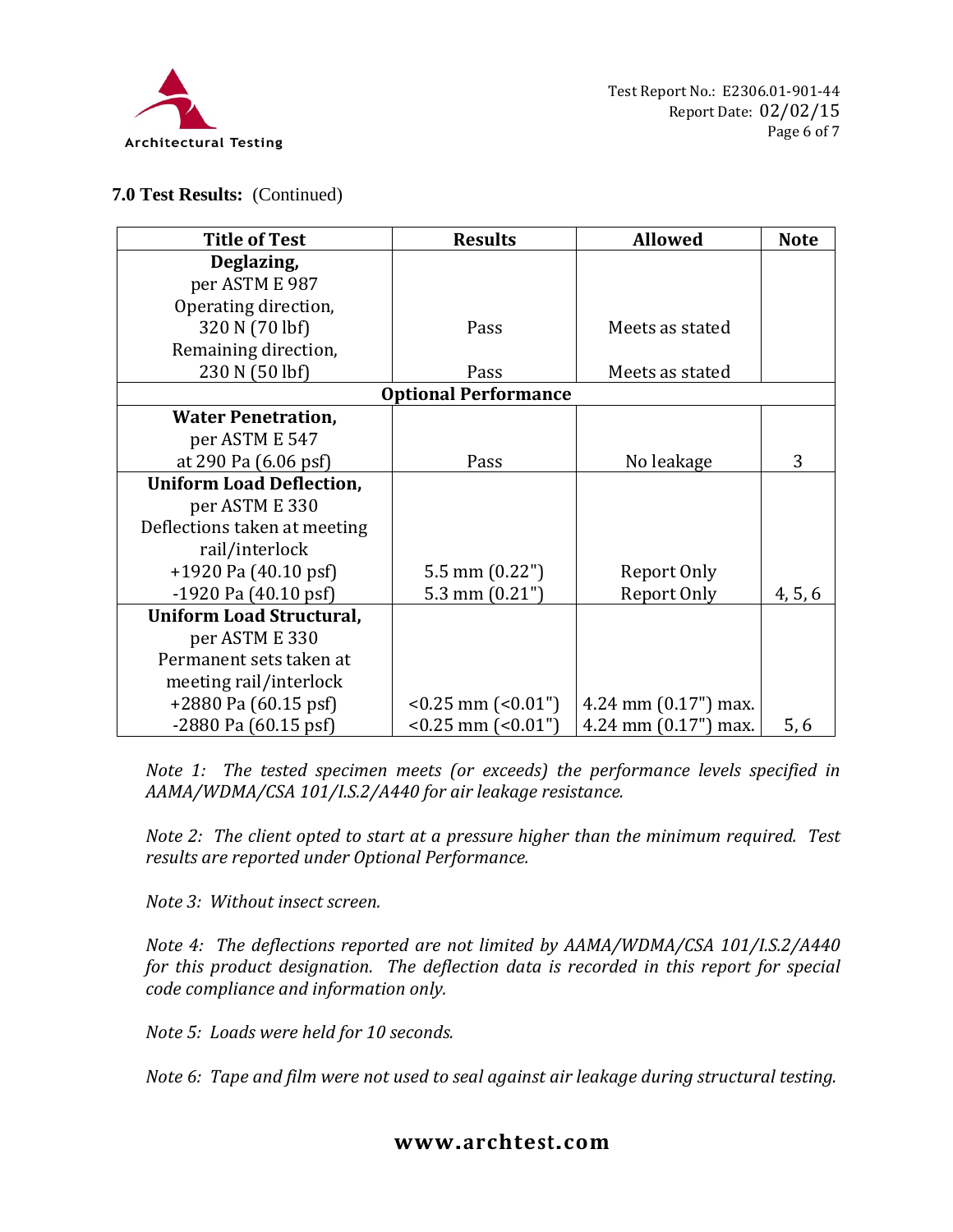

Architectural Testing will service this report for the entire test record retention period. Test records, such as detailed drawings, datasheets, representative samples of test specimens, or other pertinent project documentation, will be retained by Architectural Testing, Inc. for the entire test record retention period.

This report does not constitute certification of this product nor an opinion or endorsement by this laboratory. It is the exclusive property of the client so named herein and relates only to the specimen tested. This report may not be reproduced, except in full, without the written approval of Architectural Testing, Inc.

For ARCHITECTURAL TESTING, INC.

\_\_\_\_\_\_\_\_\_\_\_\_\_\_\_\_\_\_\_\_\_\_\_\_\_\_\_\_\_\_\_\_\_\_\_\_\_\_\_\_\_\_\_ \_\_\_\_\_\_\_\_\_\_\_\_\_\_\_\_\_\_\_\_\_\_\_\_\_\_\_\_\_\_\_\_\_\_\_\_\_\_\_\_\_\_\_\_\_\_\_\_

JLD:pac

Guillermo Silva Jeffrey L. Dideon Director – Regional Operations

Attachments (pages): This report is complete only when all attachments listed are included.

Appendix-A: Alteration Addendum (1) Appendix-B: Location of Air Seal (1) Appendix-C: Drawings (9)

This report produced from controlled document template ATI 00438, revised 06/27/14.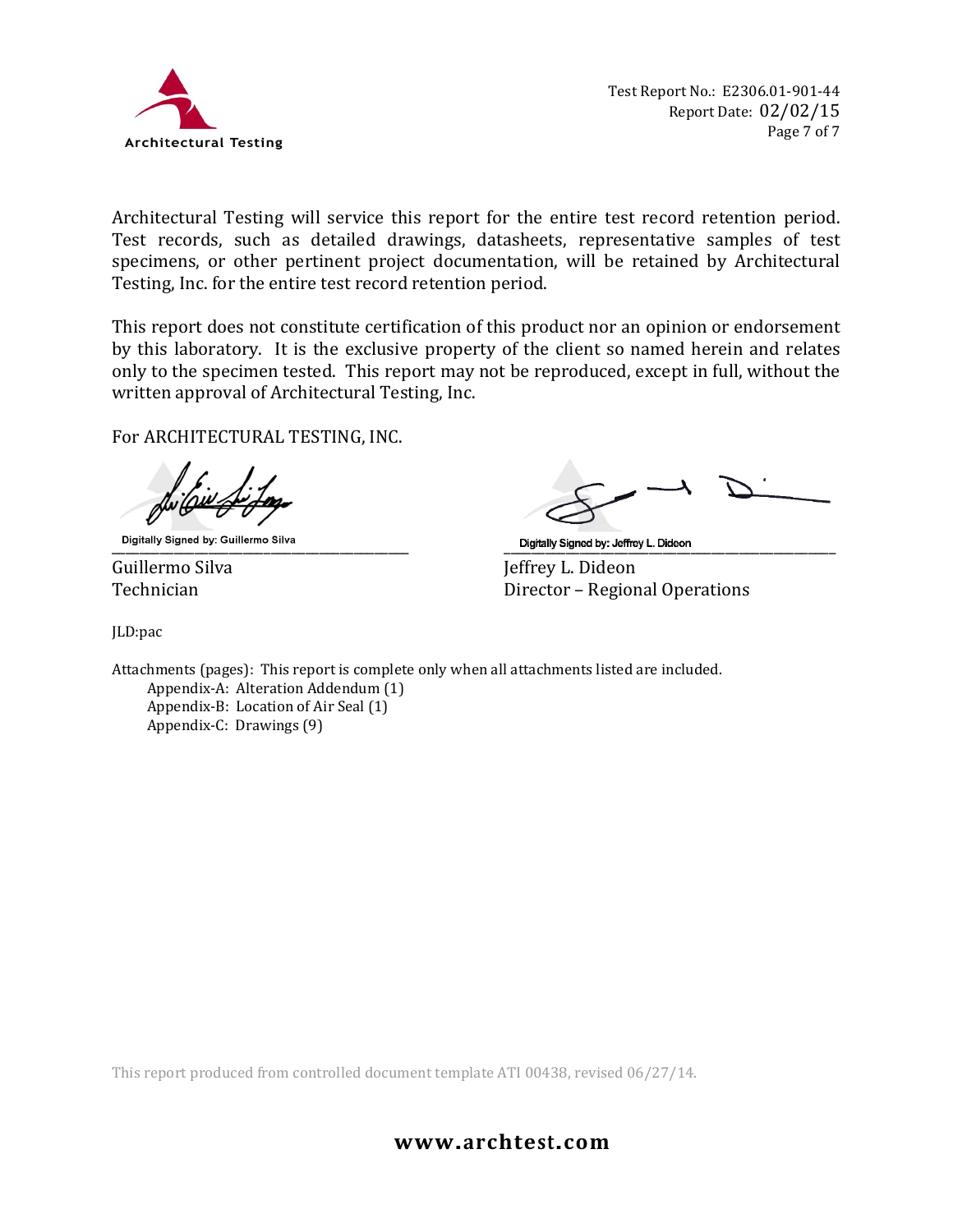

Test Report No.: E2306.01-901-44 Report Date: 02/02/15

# **Appendix A**

# **Alteration Addendum**

*Note: No alterations were required.*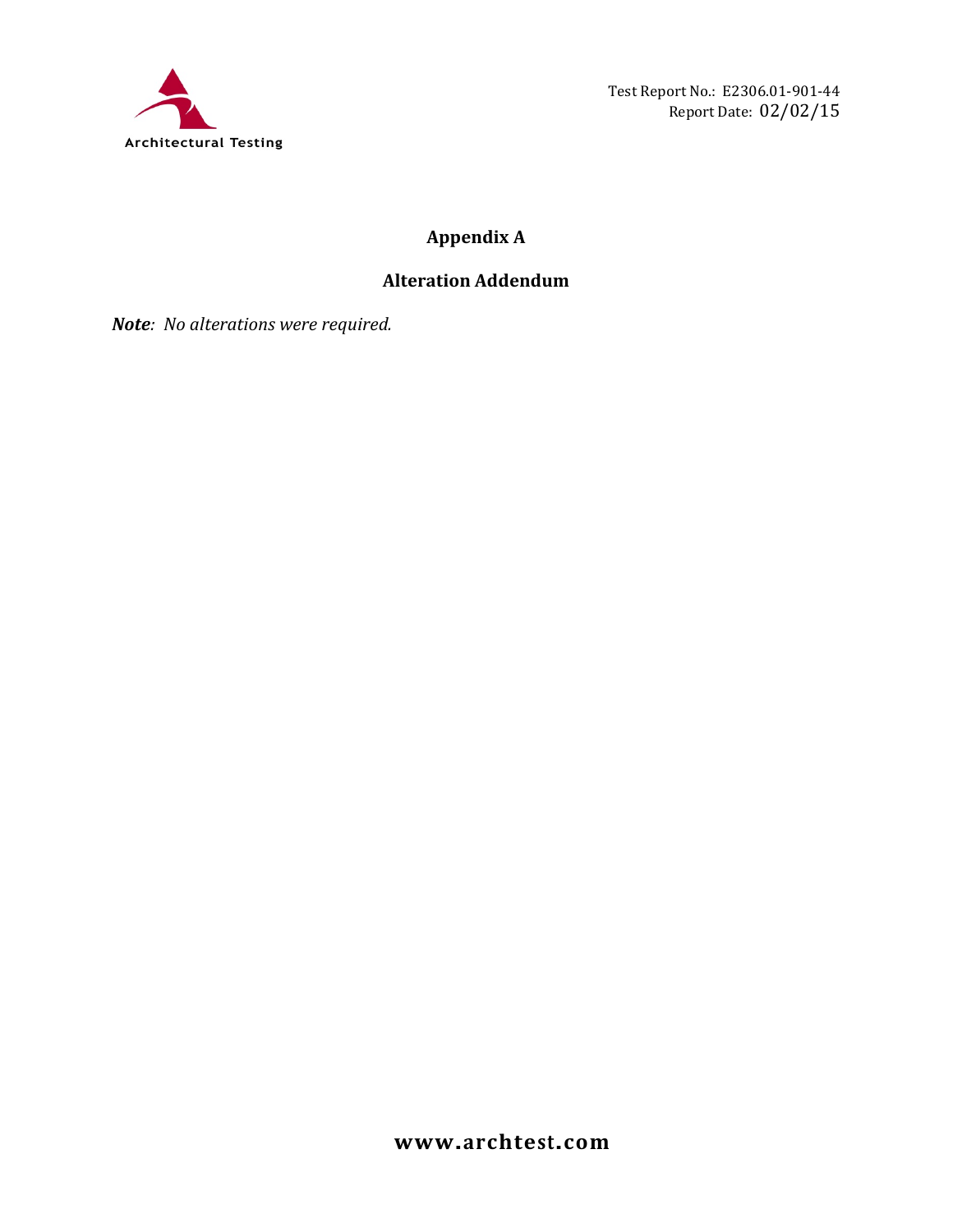

## **Appendix B**

**Location of Air Seal**: The air seal between the test specimen and the test wall is detailed below. The seal is made of foam weatherstripping and is attached to the edge of the test specimen buck. The test specimen buck is placed against the test wall and clamped in place, compressing the weatherstripping and creating a seal.



### **www.archtest.com**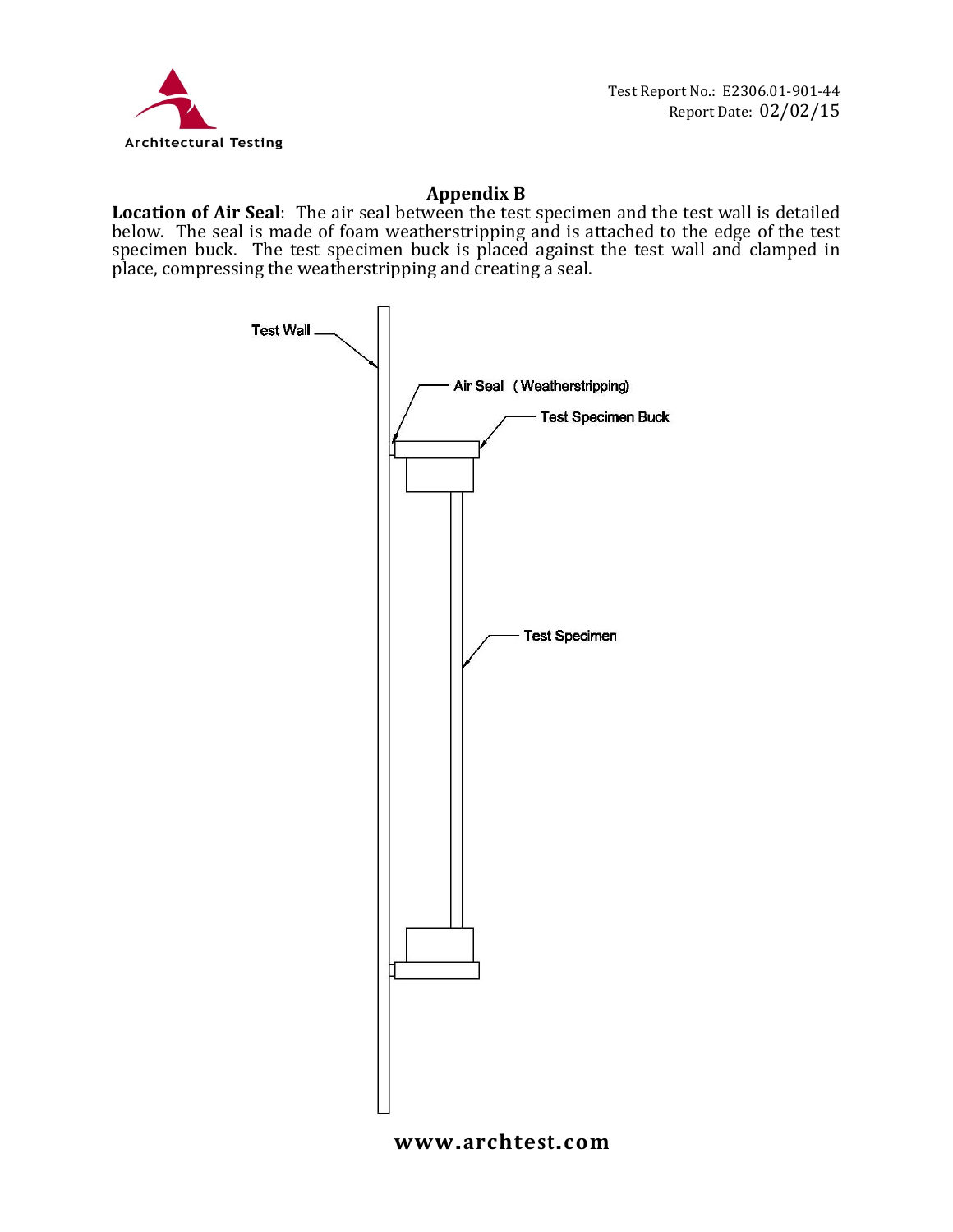

**Appendix C**

**Drawings**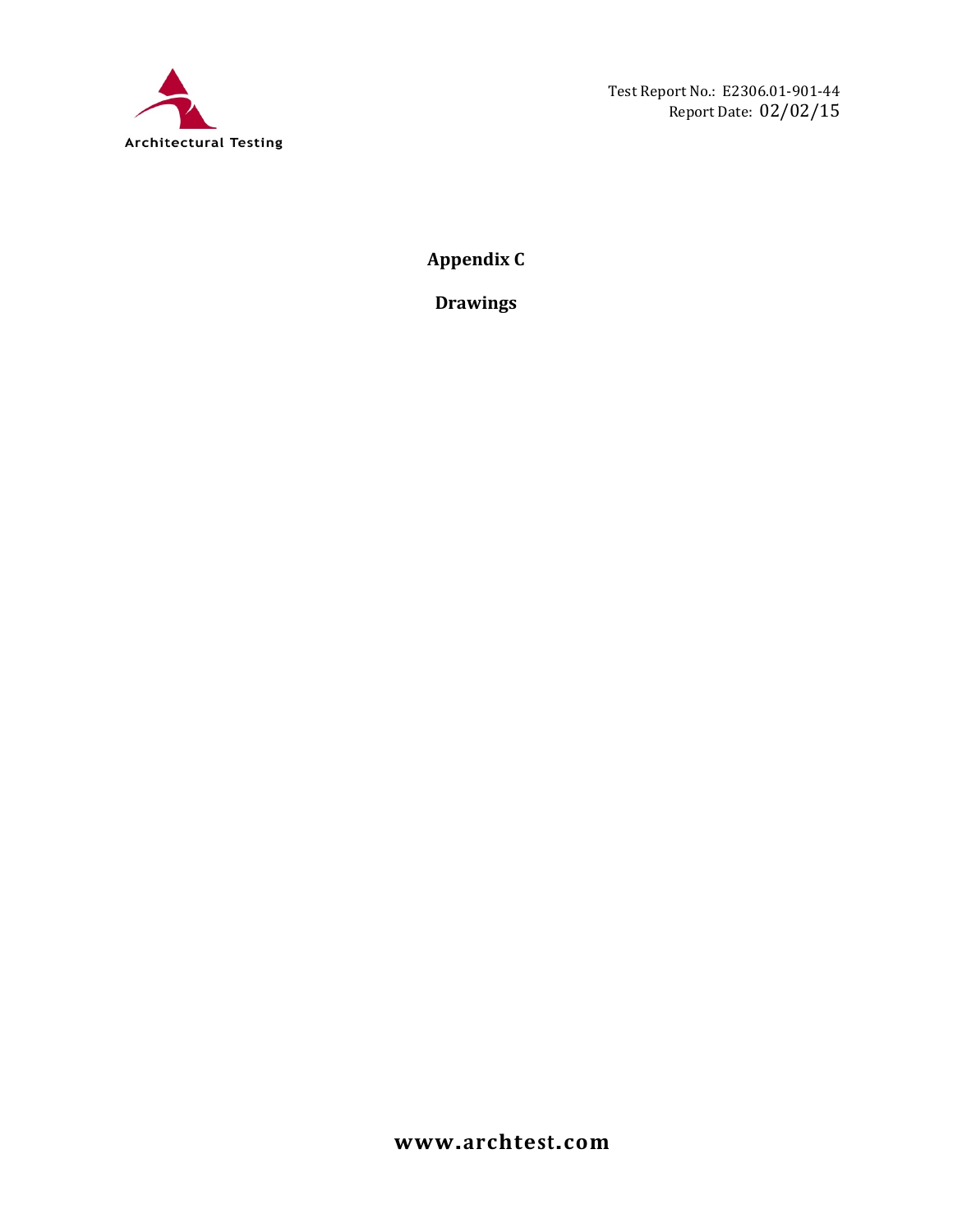|                           | 1393/8-163           | 135/18-14-3/18       |  |
|---------------------------|----------------------|----------------------|--|
| Part                      | Part#                | Part#                |  |
| <b>Main Frame</b>         | R1270-W801           | R1270-W801           |  |
| <b>Mullion</b>            | R1279-W801           | R1279-W801           |  |
| <b>Mullion Metal</b>      | U365044              | U365046              |  |
| Sash Interlock            | R1278-W801           | R1278-W801           |  |
| Sash Interlock Metal      | U280094 V            | U280096              |  |
| Sash Common Rail          | R1277-W801           | R1277-W801           |  |
| Lock                      | A30700404.42         | A30700404.42         |  |
| Keeper                    | 41988.42             | 41988.42             |  |
| Lock Screw:               | 085D06P6FSZWHT       | 085D06P6FSZWHT       |  |
| Keeper Screw              | 065D06PPSZ           | 065D06PPSZ           |  |
| <b>Vent Stop</b>          | R1289-W801           | R1289-W801           |  |
| Vent Stile Vinyl          | R1276WS-W801         | R1276WS-W801         |  |
| <b>Balancers</b>          | $29-4$               | $35 - 4$             |  |
| <b>Take Out Clips</b>     | 15P19                | 15P19                |  |
| Slider Track              | R1280-W801           | R1280-W801           |  |
| <b>Setting Block</b>      | 6554(2).             | 6555 (2)             |  |
| <b>Setting Block Glue</b> | IPS-56-1021          | IPS-56-1021          |  |
| <b>Glazing Tape:</b>      | <b>VG1216W-FC515</b> | <b>VG1216W-FC515</b> |  |
| <b>Glazing Bead</b><br>V  | 1994-W801            | 1994-W801            |  |
| <b>Wheels</b>             | 4236-100-2           | 4236-100-2           |  |
| <b>Mullion Screw</b>      | 08A14PT4HVHLDNEO     | 08A14PT4HVHLDNEO     |  |



Tech  $\overline{65}$ Date  $1/\sqrt{28/15}$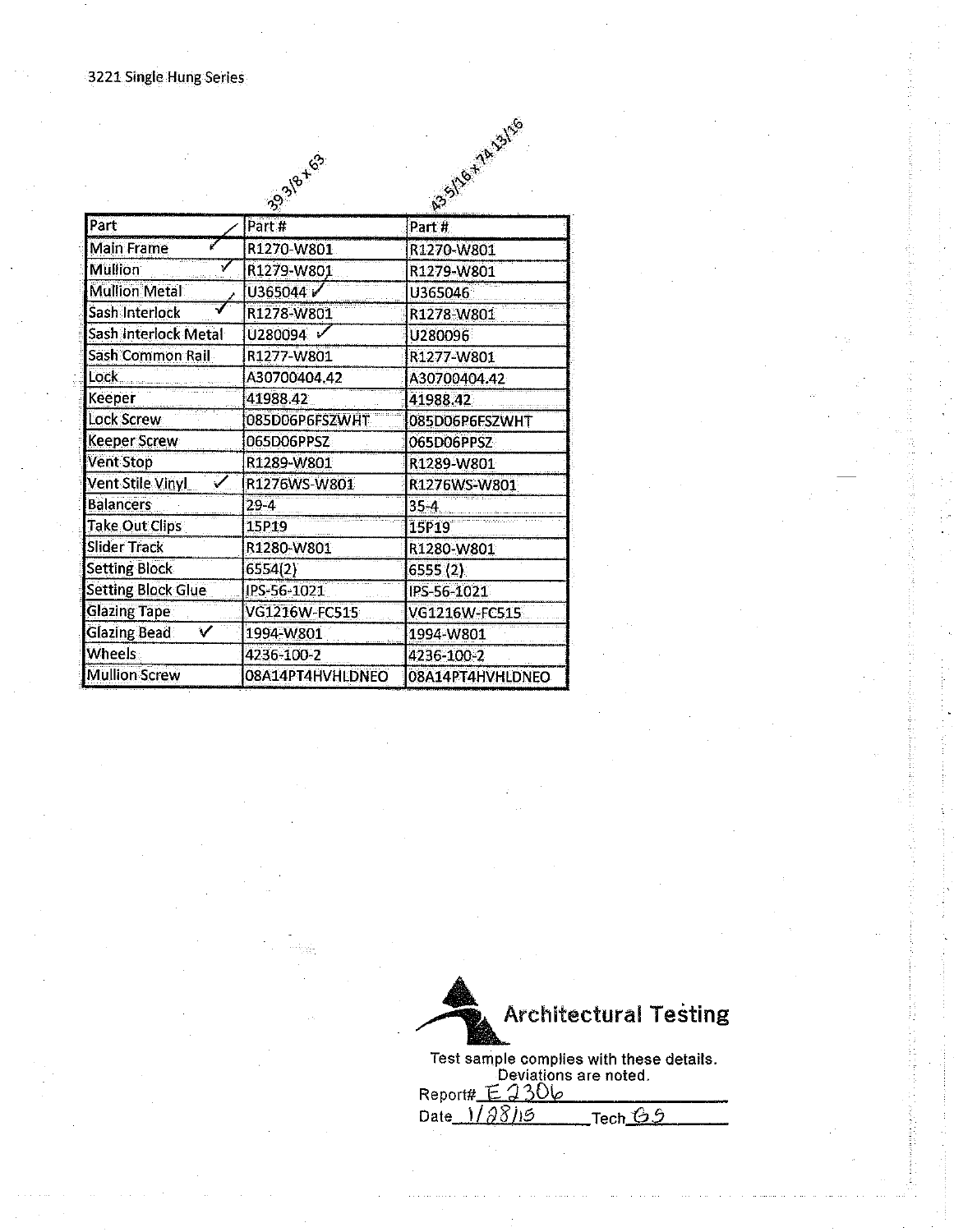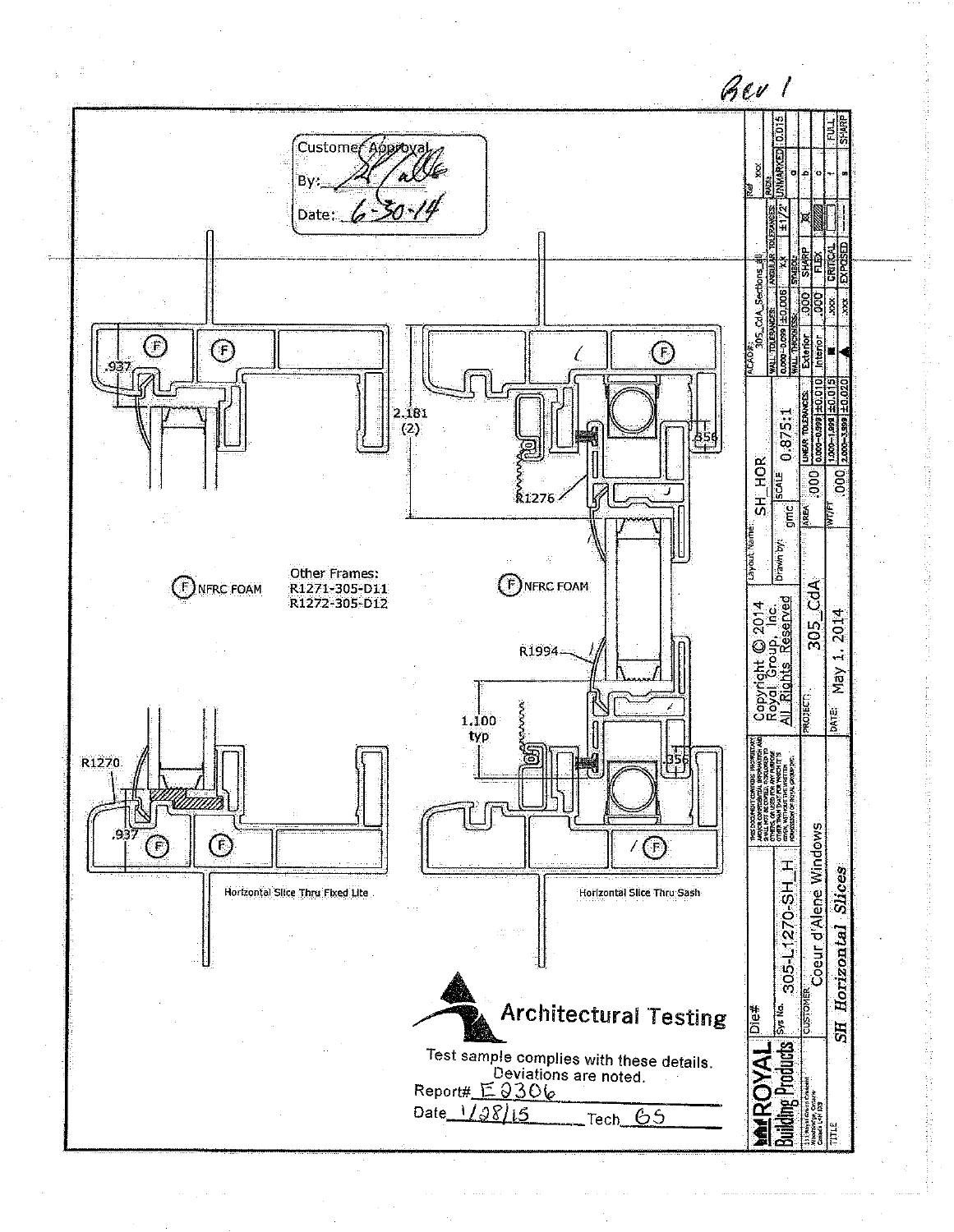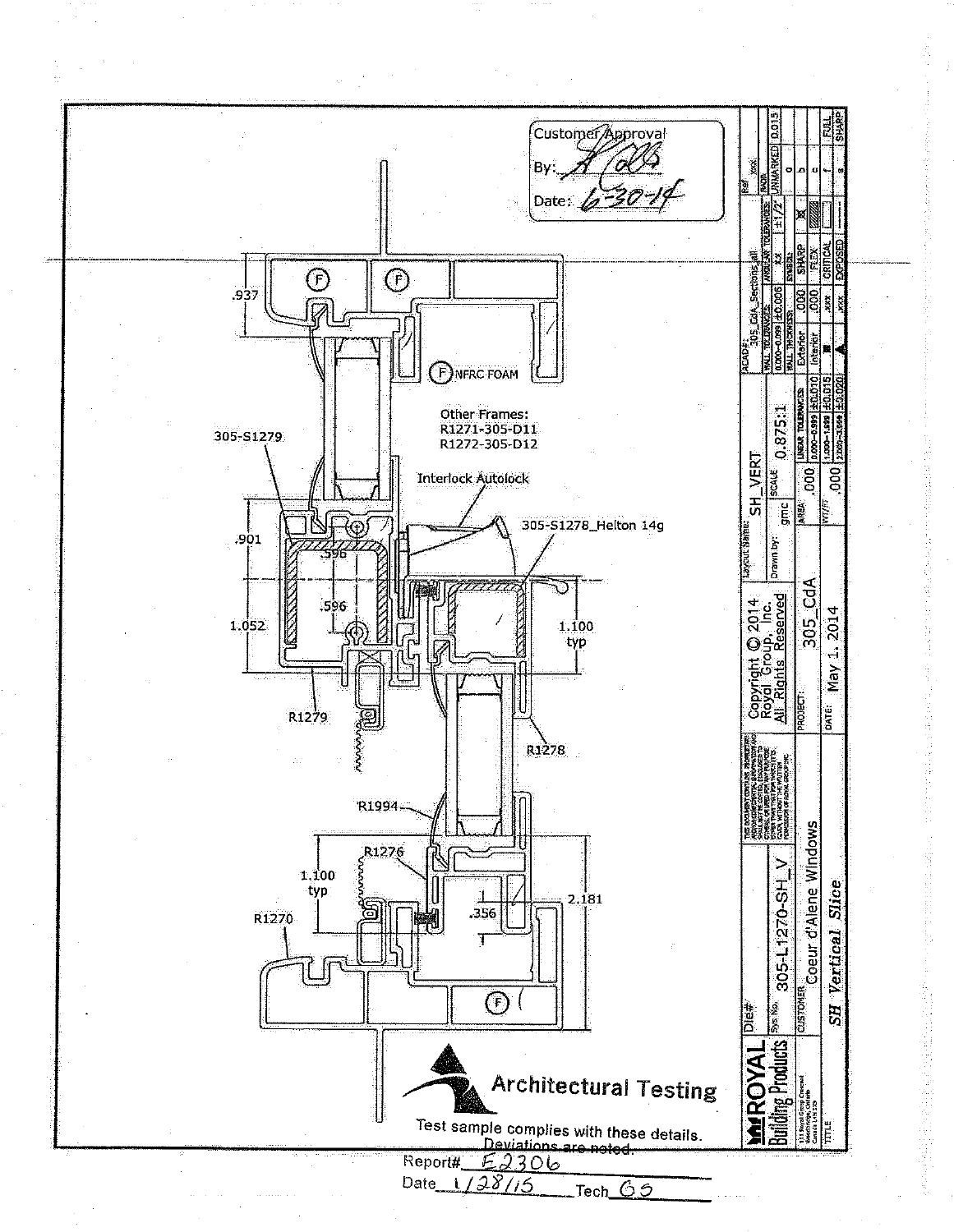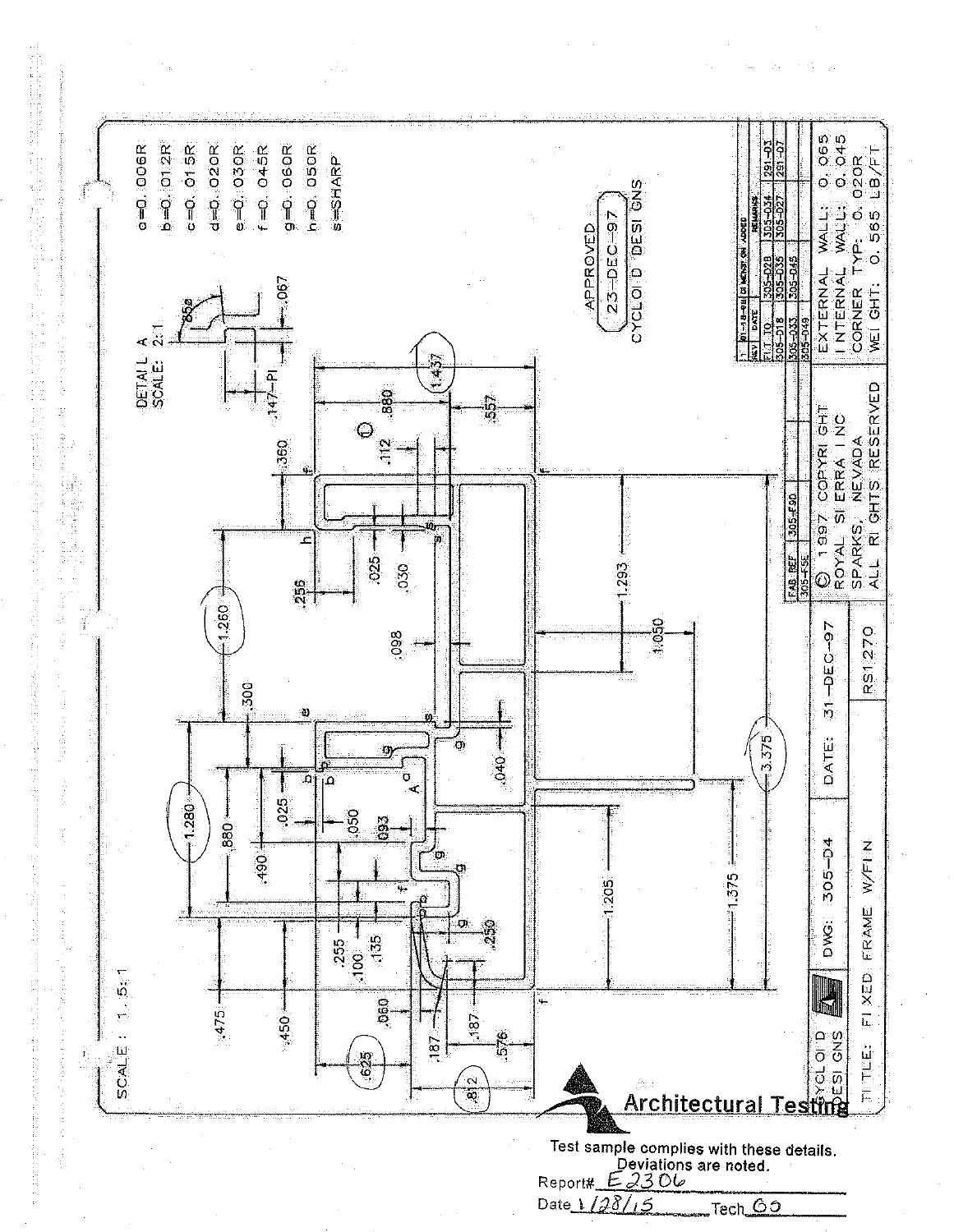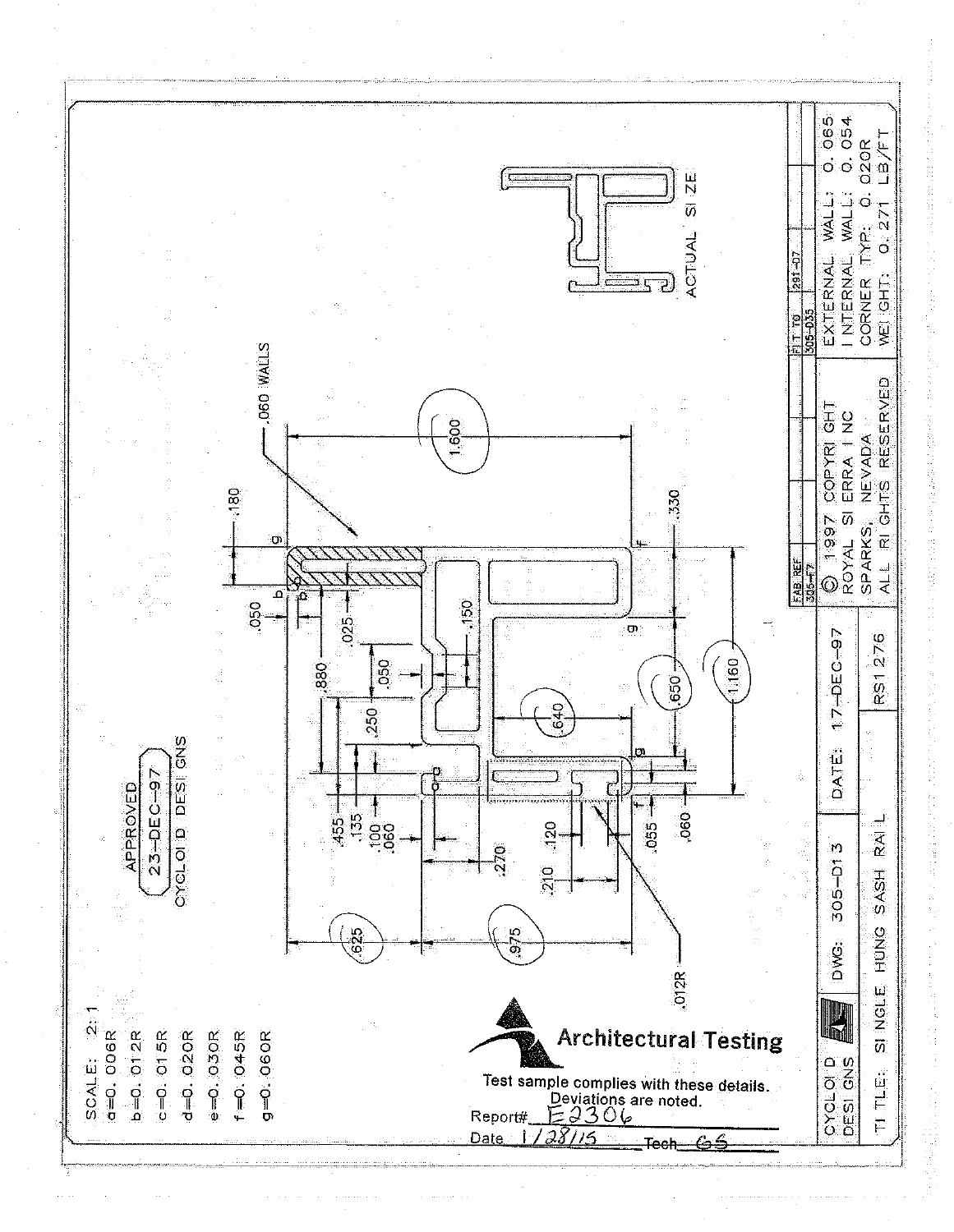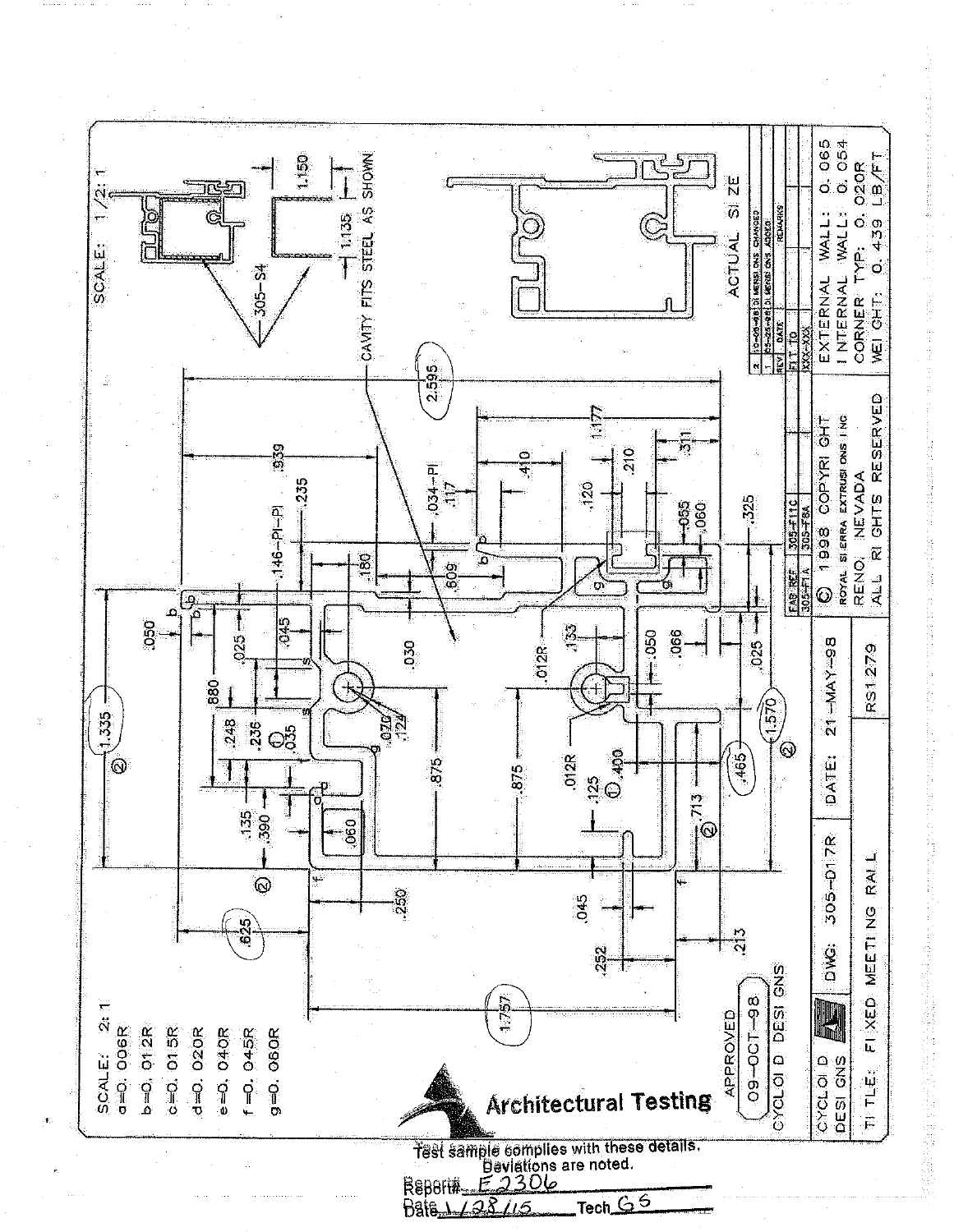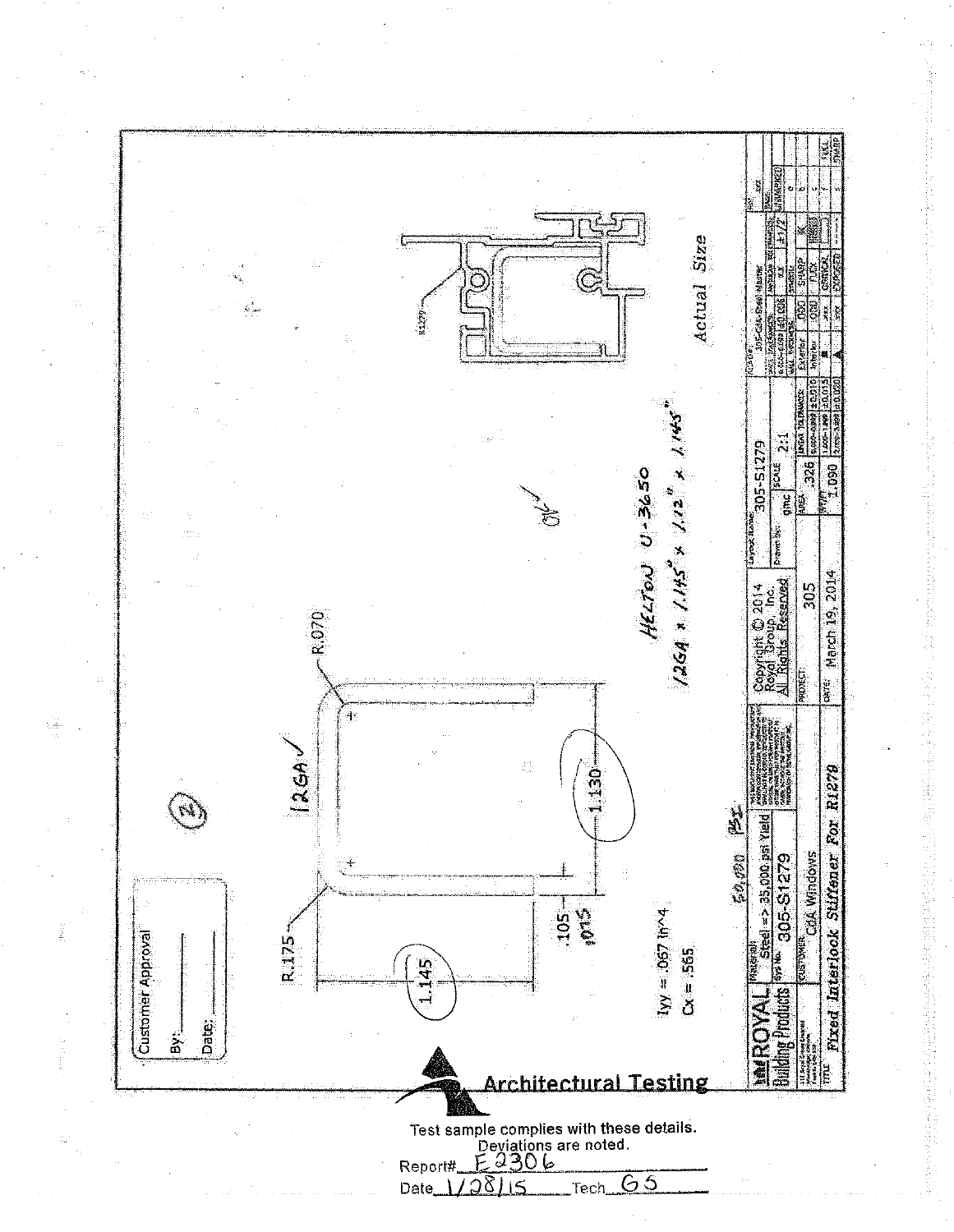